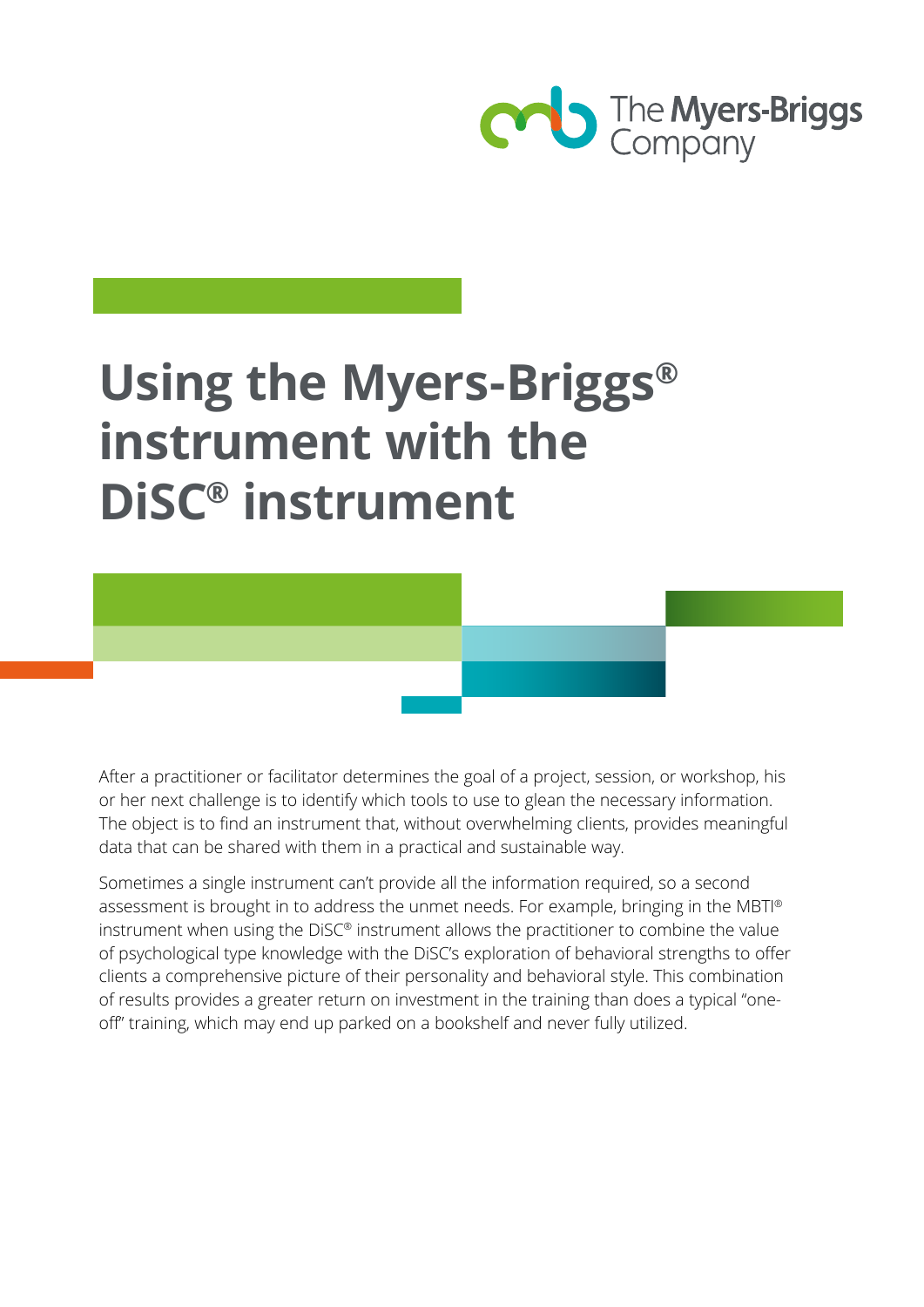## **Blending the theories and understanding differences**

The DiSC assessment focuses solely on behavior at work, while the insights revealed by the MBTI instrument apply to overall behavioral style at home and at work. The highest DiSC dimension plays a role similar to that of the dominant function in type theory, in that it is the dimension that is used most often and most comfortably, and that is most accessible. Although the DiSC model does not involve an interactive process like that of type dynamics, there are ways in which the four dimensions work together to create personality patterns (to be discussed later). The Intensity Index of the DiSC tool corresponds in a sense to the MBTI tool's preference clarity index, except that with the MBTI instrument we are speaking not to amounts of a preference but to the tendency for one preference to be more or less present than its opposite.

Type dynamics are influenced by a multitude of elements. According to type theory, the function pairs are the drivers of our personality, and they influence the way we work on teams, lead others, manage conflict and change, and communicate with others. The DiSC instrument can also add a

behavioral element to the actions we take based on the use of our preferences:

**Dominance (D)** and **Influence (I)** have an internal locus of control. This means that people with Dominance or Influence as their highest dimension believe they have control over what happens in their life and will work to make things happen. They tend to be more assertive than people with Conscientiousness or Steadiness as their highest dimension, due in part to their belief that if they put their mind to something they can make it happen. They are active and fast paced in their decisionmaking processes.

**Conscientiousness (C)** and **Steadiness (S)** have an external locus of control. This means that people with Conscientiousness or Steadiness as their highest dimension believe they are somewhat controlled by things in their world that are out of their hands. This may keep them from taking risks and may influence their level of pessimism versus optimism. They are thoughtful and moderately paced in their decision-making processes. If we examine the ways in which this idea of locus of control influences the dominant functions, we can make the hypotheses detailed in the following chart.

| <b>MBTI®</b> dominant<br>function             | DISC D and I dimensions (internal locus<br>of control)               | <b>DISC C and S dimensions (external locus</b><br>of control)                 |  |  |
|-----------------------------------------------|----------------------------------------------------------------------|-------------------------------------------------------------------------------|--|--|
| $N_F$                                         | Share ideas freely                                                   | Generate discussion with others during<br>brainstorming to affirm their ideas |  |  |
|                                               | Demonstrate confidence in offering ideas to<br>others                | Use predictable and consistent ways to help<br>others understand              |  |  |
|                                               | Take risks with unique opportunities                                 | Share ideas in an accurate and precise manner                                 |  |  |
|                                               | Can establish buy-in for less conventional ideas                     | Show loyalty to others by promoting harmony                                   |  |  |
| $N_{i}$                                       | Are confident in the integrity of their ideas even<br>without buy-in | Take time to establish competence before<br>sharing learnings                 |  |  |
|                                               | Can establish a plan with less external feedback                     | Rally for support behind the scenes                                           |  |  |
|                                               | Base ideas and hypotheses on intuitive logic                         | Look for more affirmation from others before<br>sharing ideas                 |  |  |
|                                               | Firmly believe that their idea will work                             | Are less verbally confrontational if or when ideas<br>are challenged          |  |  |
| $\mathsf{S}_{\scriptscriptstyle{\mathsf{E}}}$ | Insist that facts be final and accurate                              | May seem insecure when facts are challenged                                   |  |  |
|                                               | Don't need others to confirm their findings                          | May become frustrated when standards are not<br>upheld                        |  |  |
|                                               | Will be tenacious about proving what is right<br>and wrong           | Will strive to provide absolute accuracy and<br>quality                       |  |  |
|                                               | May overwhelm others with information that<br>holds less relevance   | Create step-by-step analysis to prove quality and<br>gain buy-in              |  |  |

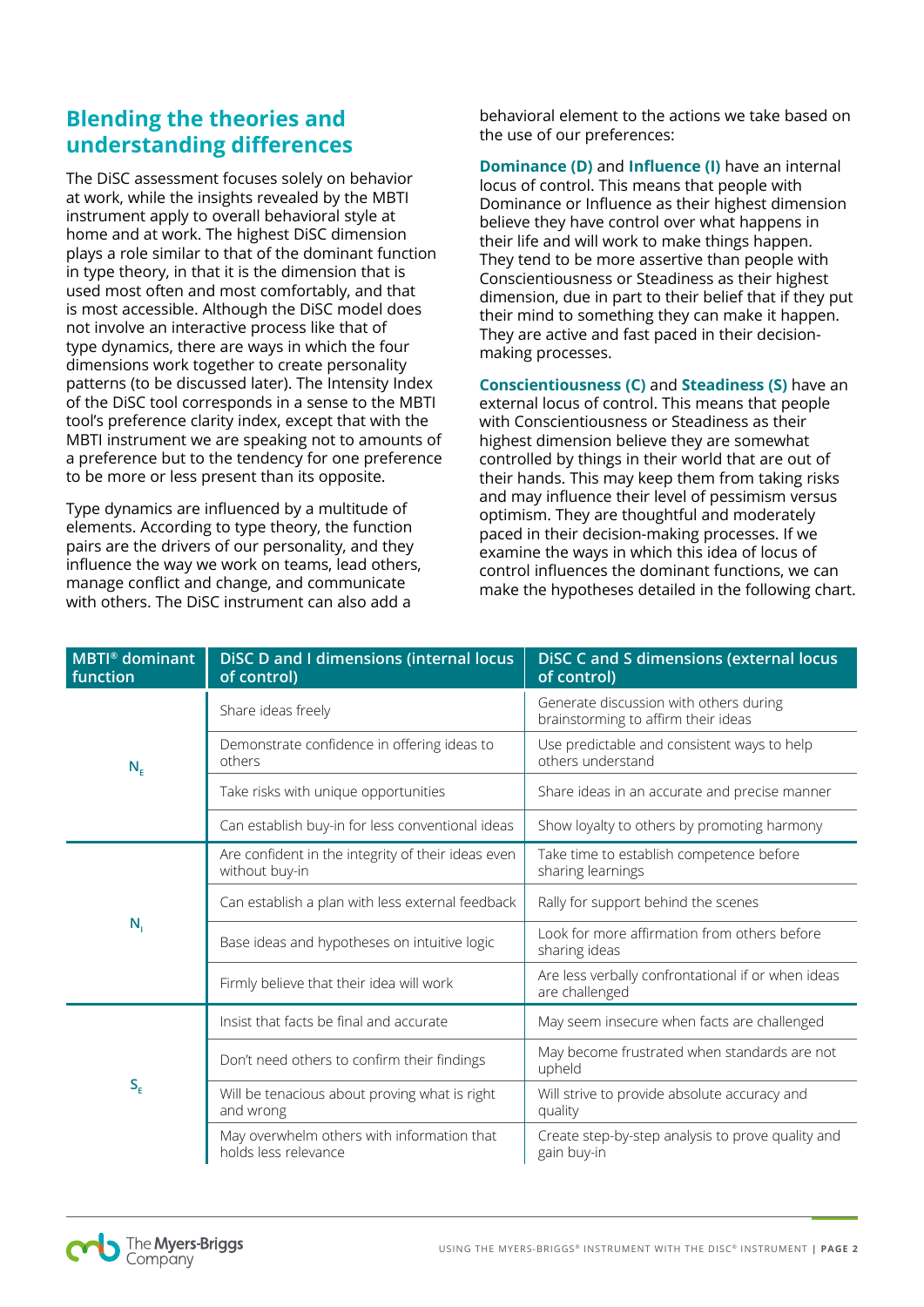| <b>MBTI®</b> dominant<br>function | DISC D and I dimensions (internal locus<br>of control)                             | <b>DISC C and S dimensions (external locus</b><br>of control)                |  |  |
|-----------------------------------|------------------------------------------------------------------------------------|------------------------------------------------------------------------------|--|--|
| $S_{i}$                           | May not always share the rationale of their<br>ideas with others                   | Are cautious about jumping into arguments<br>unless absolutely sure of facts |  |  |
|                                   | May resist change for change's sake (in a<br>stubborn way)                         | May have to push themselves to collaborate with<br>others                    |  |  |
|                                   | Provide service to others through the use of<br>details                            | Become anxious when others disagree with their<br>facts                      |  |  |
|                                   | Are solid in their conviction about steps<br>necessary for success                 | Are good at spotting flaws that interfere with<br>implementation of a plan   |  |  |
| $\mathsf{T}_{\varepsilon}$        | Are persuasive and competitive in striving for<br>the best                         | Pride themselves on their analytical thinking<br>ability                     |  |  |
|                                   | Seek power in influencing others with ideas                                        | Become frustrated when performance standards<br>are not clearly defined      |  |  |
|                                   | Provide fast-paced idea generation                                                 | Feel that consistency and competency are key to<br>approval from others      |  |  |
|                                   | Are logical and democratic in an autonomous<br>way                                 | Need feedback about ideas and credit for<br>accomplishments                  |  |  |
| T,                                | Are persuasive and competitive in striving for<br>the best                         | Pride themselves on their analytical thinking<br>ability                     |  |  |
|                                   | Seek power in influencing others with ideas                                        | Become frustrated when performance standards<br>are not clearly defined      |  |  |
|                                   | Provide fast-paced idea generation                                                 | Feel that consistency and competency are key to<br>approval from others      |  |  |
|                                   | Are logical and democratic in an autonomous<br>way                                 | Need feedback about ideas and credit for<br>accomplishments                  |  |  |
| $\mathsf{F}_{\varepsilon}$        | Connect with others by entertaining them                                           | Seek to be recognized for cooperating with<br>others                         |  |  |
|                                   | Infect others with their enthusiasm                                                | Take pride in accommodating others' needs                                    |  |  |
|                                   | Focus on helping others achieve their individual<br>or group goals                 | Are loyal to others and good listeners                                       |  |  |
|                                   | May not need social recognition as much as<br>Thinking types, but still receive it | Like clearly defined expectations so they will not<br>disappoint others      |  |  |
| $F_{\rm i}$                       | Are solid in their values and convictions about<br>right and wrong                 | May be reluctant to disagree with an idea if a<br>conflict will follow       |  |  |
|                                   | Make decisions to benefit others                                                   | Strive to cooperate with others behind the scenes<br>to make things happen   |  |  |
|                                   | Connect more comfortably one-on-one or in<br>small groups                          | Dislike taking risks that involve hurting another<br>person's feelings       |  |  |
|                                   | Motivate others by setting a good example                                          | Systematically apply benefits of service to people<br>to the bottom line     |  |  |

If we combine Dominance and Conscientiousness we see qualities similar to those associated with the Thinking preference: logical, questioning, challenging, and skeptical. Similarly, if we combine Influence and Steadiness we see qualities similar

to those associated with the Feeling preference: friendly, supportive, accepting, people focused, receptive, and agreeable.

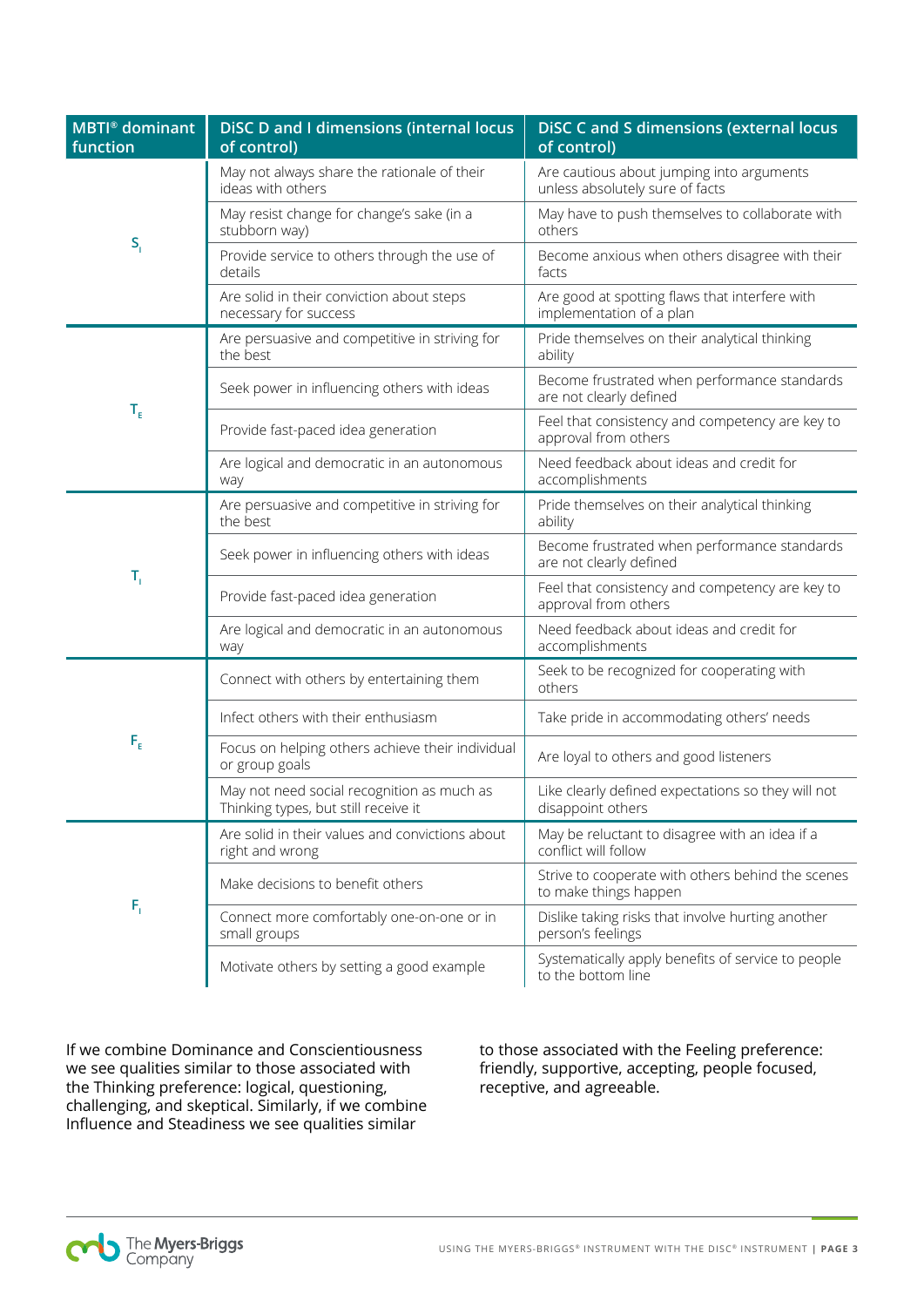#### **DiSC patterns**

We can explore the fifteen different DiSC patterns as they relate to MBTI preferences to increase our understanding of the ways the instruments complement each other. The following chart details similarities between the DiSC patterns and corresponding MBTI preferences and describes how individuals present in three applications: team interaction, leadership, and conflict situations.

| <b>DiSC</b> profiler<br>pattern | <b>Corresponding</b><br>$MBTI^{\circ}$<br>preferences | <b>Focus</b>                                 | On a team                           | As a leader  | In conflict                                |
|---------------------------------|-------------------------------------------------------|----------------------------------------------|-------------------------------------|--------------|--------------------------------------------|
| <b>Achiever</b>                 | <b>ST</b>                                             | Accountability for<br>own work               | Get it done                         | Accurate     | Will be precise<br>about facts             |
| <b>Agent</b>                    | <b>NF</b>                                             | Group acceptance                             | Get along                           | Appreciative | May avoid to<br>preserve group             |
| <b>Appraiser</b>                | <b>ST</b>                                             | Winning fairly and<br>creatively with others | Get buy-in                          | Analyst      | Will be fair and<br>objective              |
| Counselor                       | <b>NF</b>                                             | Friendship and<br>happiness                  | Make people<br>happy                | Approachable | Will want a win-win<br>solution            |
| <b>Creative</b>                 | <b>NT</b>                                             | Unique<br>accomplishments<br>through change  | Move the<br>team forward            | Progressive  | Will engage if for<br>progress             |
| <b>Developer</b>                | T                                                     | Independent work<br>focused on logic         | Contribute<br>behind the<br>scenes  | Innovative   | Will be better at<br>one-on-one conflict   |
| Inspirational                   | <b>NT</b>                                             | Creating the vision                          | Make it<br>happen                   | Motivational | Will try to<br>understand and<br>influence |
| Investigator                    | SJ(I)                                                 | Power through<br>authority                   | Prove the<br>reason for<br>movement | Determined   | Will provide<br>rationale                  |
| <b>Objective thinker</b>        | <b>ST</b>                                             | Correctness and<br>critical thinking         | Do it right                         | Analytical   | Will be aggressive                         |
| <b>Perfectionist</b>            | SJ                                                    | Stability and<br>competence                  | Show their<br>knowledge             | Competent    | Will be persistent<br>about details        |
| Persuader                       | EP                                                    | Verbal acuity and<br>flexibility             | Be open to<br>ideas                 | Poised       | Will be open-minded                        |
| <b>Practitioner</b>             | <b>ST</b>                                             | Self-discipline for<br>growth                | Stay the<br>course                  | Proficient   | Will stay on track                         |
| Promoter                        | NF(P)                                                 | Approval, popularity                         | Enjoy them<br>and their style       | Optimistic   | Will look at the<br>bright side            |
| <b>Result oriented</b>          | NT(II)                                                | Dominance and<br>independence                | Shut up and<br>get it done          | Dominant     | Will push for closure                      |
| <b>Specialist</b>               | SF(J)                                                 | Maintaining the<br>status quo                | Change only if<br>necessary         | Cautious     | Will want to keep<br>things the same       |

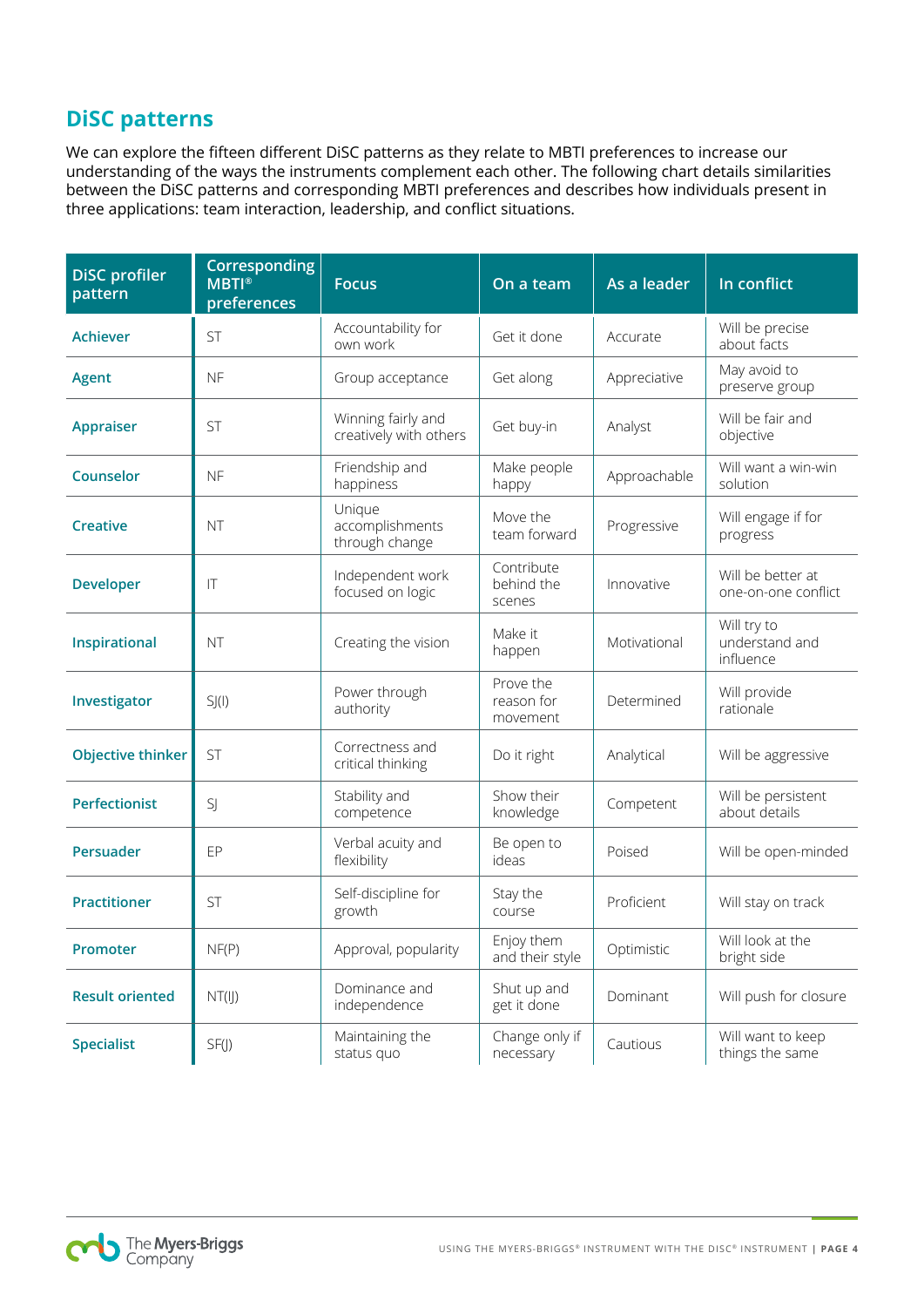## **When and what?**

It is often a challenge to find instruments that are suitable for use from the top down or from the bottom up in organizations. Using the DiSC and MBTI instruments together enables training professionals to reach employees at a variety of experience and professional levels in a simple yet comprehensive way.

For example, let's say a practitioner is working with a retail corporation that wants consistency in a training message from the top down and the bottom up. Using the DiSC and MBTI instruments together offers many alternatives.With C-suite executives, the practitioner can use the MBTI® Form Q (Step II™) assessment to look at the diversity within type, and use the facets of each preference for a more comprehensive look at leadership, change and conflict management, communication, and decision making. The DiSC instrument can then be added to examine the direction of these behaviors and some opportunities for behavioral change. As the practitioner moves into middle management or high potentials, he or she can use the DiSC tool to explore what competencies are currently lacking in individual contributors or managers. This can be combined with discussion of the function pairs of the MBTI instrument and what is driving motivation, communication, and conflict styles.

Moving on to the retail store managers and sales clerks, using the DiSC instrument will give people a shared language to use in discussing with others at any level of the organization their results and what they learned. The practitioner can integrate the use of the MBTI tool with this group by sharing more information about motivation and styles that influence the way they work, interact with one another, and serve as touchpoints to customers. When the store managers and sales clerks are able to understand how they use their preferences in connecting with others and providing quality service to their customers, they can challenge themselves to operate from the best parts of their type or flex across their preferences to use what is appropriate for the situation at hand.

Consider another example: A manufacturing company that is already fluent in using the MBTI tool would like to give its assembly line workers an opportunity to examine increasing their effectiveness on the floor and decreasing errors. Using the DiSC instrument in concert with the MBTI instrument in this situation will allow the line workers to look at behavioral opportunities they will be able to concretely address and change. Then the MBTI tool will assist them in understanding what

contributes to their motivation styles and change management strategies. This dual assessment approach can be likened to having two cameras pointed at the same landscape—the picture produced is richer and more dynamic than it would be using either camera alone.

By integrating knowledge of type functions with an understanding of internal versus external locus of control, practitioners can help their clients examine both what is present and what may be missing in the way they are relating to others and to their work.Whether the clients are using their dominant function or their inferior function, they have opportunities for growth across the board, and the direction of their behaviors can be influenced by what they learn through the use of the DiSC assessment. Furthermore, the DiSC patterns offer them a unique perspective with which to understand individuals and a simple language to use when communicating about it. They can then pair these patterns with styles of leadership, team contribution, and conflict management to think about where they are starting in terms of their development and what might be missing.

Often, when given new information about themselves or their personality style, people immediately respond with, "Where do I start?" The practical patterns offered by the DiSC tool combined with an understanding of type dynamics can provide a number of options regarding where to begin further development work. Practitioners can work with their clients to help them create an action plan for three or even six months out and set a goal to address a new developmental opportunity each month that is referenced through information offered by the DiSC and MBTI instruments. Either way, practitioners can feel satisfied that they have provided a starting point at which people can begin examining where they are currently and a path they can follow to drive their own development in the future.